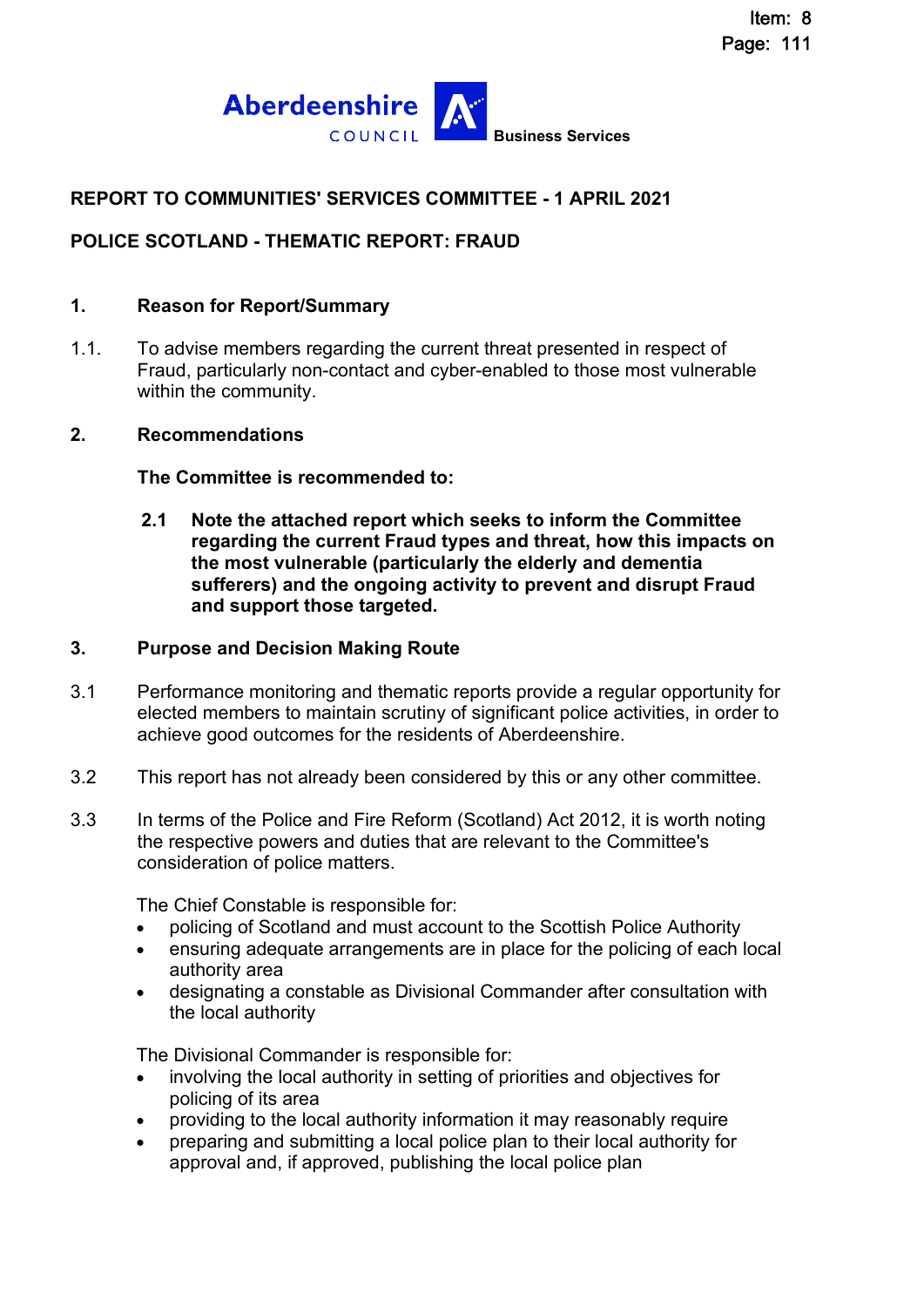preparing and submitting replacement plan to the local authority for approval following a review (local police plans must be reviewed at least once every 3 years)

The local authority may:

- monitor and provide feedback to the Divisional Commander on policing of its area
- specify policing measures it wishes the Divisional Commander to include in a local policing plan
- 3.4 The Head of Finance and Monitoring Officer within Business Services have been consulted in the preparation of this report and their comments are incorporated within the report and are satisfied that the report complies with the Scheme of Governance and relevant legislation.

#### **4. Discussion**

- 4.1. Following a verbal update on Fraud at this Committee in November 2020, it was agreed a Thematic Report would be prepared for a future meeting of the Committee to advise on the current forms of online and cyber-enabled Fraud and how they impact on the elderly or vulnerable within the Aberdeenshire. This report also highlights the ongoing work by Police Scotland and partners across Aberdeenshire Council to prevent this crime type through education in the community and the targeting and disruption of perpetrators.
- 4.2. There has been a steady and consistent increase in reported non-contact Fraud across all areas of Scotland, including Aberdeenshire. A portion of this may be as a direct result of increased internet usage and online investment activity during the COVID-19 pandemic. However, it should be noted that prior to the pandemic this had already been assessed as an escalating crime trend.

# 4.3. **Fraud Types**

- 4.3.1. There are a number of different types of cyber-enabled Fraud, including:
	- **Investment Fraud (also cryptocurrency fraud)** Victims generally search online for an investment opportunity and are then induced to 'invest' money in cloned firms. There has been a marked increase in cryptocurrency related frauds (almost exclusively Bitcoin).
	- **Safe-Account Fraud** Victims receive a telephone call from a fraudster purporting to be calling from the fraud team at his or her bank or from Police Scotland. The fraudster advises the victim's account has been compromised and induces them to transfer their funds into a 'safe account' provided by the fraudster. It is likely the account is held by a member at the bottom of the chain of an Organised Crime Group, i.e. a money mule.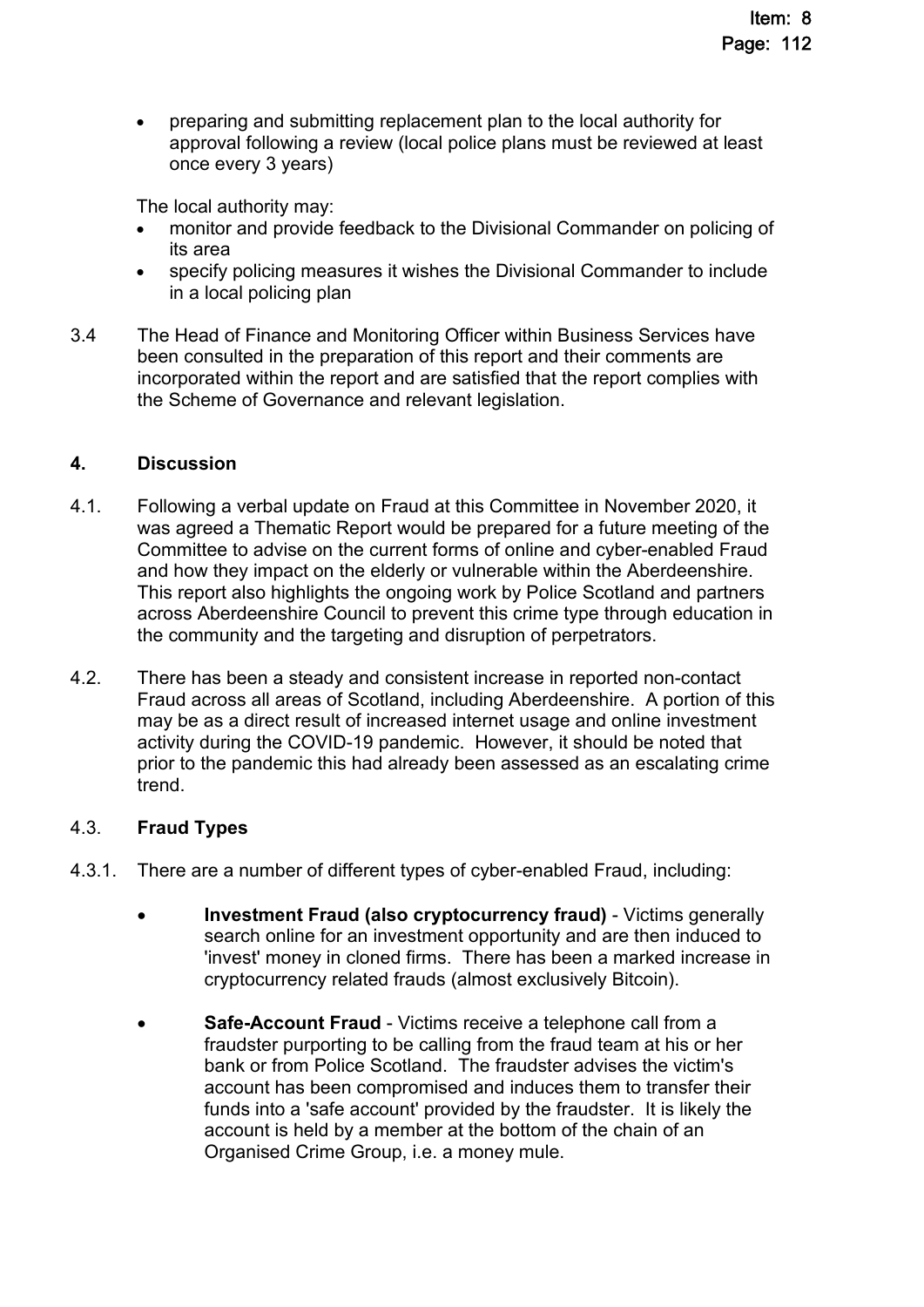- **Romance Fraud (dating)** The fraudster registers with a genuine online dating agency and befriends another member. Over the course of time the victim begins to trust the fraudster who presents themselves as charming, trustworthy and reliable. Often the fraudster pretends to be a member of the US Military posted in Afghanistan or Iraq who needs money to travel home because of a sick relative. There have been occasions where the victim has lost life savings as the fraudster makes increasing demands for finance to meet a variety of supposed needs.
- 4.3.2. As described above the main beneficiaries of these Frauds are not based within Aberdeenshire. There are very few based within Scotland or indeed the UK and it is challenging to determine the final recipient of funds appropriated. These Frauds are often orchestrated by complex Organised Crime Groups so the most effective method of targeting these crimes locally focusses primarily on prevention and education.
- 4.3.3. In respect of Safe Account Frauds there are occasional instances where the perpetrator has travelled to the area and either posed as an official from a financial institution or a Police Officer in order to have cash handed to them by the victim. Police Scotland have been successful in identifying and disrupting one of these groups operating across Scotland which has impacted on the North East. Money Laundering Enquiries have also been successful in reporting the holders of 'mule' accounts.

# 4.4. **Victims and Vulnerabilities**

- 4.4.1. The victim profile for most Frauds does not include the vulnerable and/or exploited, however as the scams usually involve casting a 'wider net', the potential for some of the victims to include vulnerable persons clearly exists. In respect of Investment Fraud victims are largely members of the community with disposable income who are familiar with the processes for significant financial investment but have been convinced that the source of their investment is genuine.
- 4.4.2. Elderly and vulnerable members of the community tend to be victims of contact Fraud methods, such as Bogus workmen scams. The small portion of the victims of online Fraud who are vulnerable by virtue of age do not appear to have been specifically targeted for this reason.

# 4.5. **Police Response**

- 4.5.1. Nationally, 'Operation Giantkind' has been established alongside partnerships in the Financial Conduct Authority (FCA) and Banking Organisations to combat the issue of Investment Fraud through increased security measures and awareness-raising in the Investment Community.
- 4.5.2. The 'Take 5 for Fraud' campaign which ran until January 2021 also sought to increase awareness and encourage reporting of all Fraud and attempts so that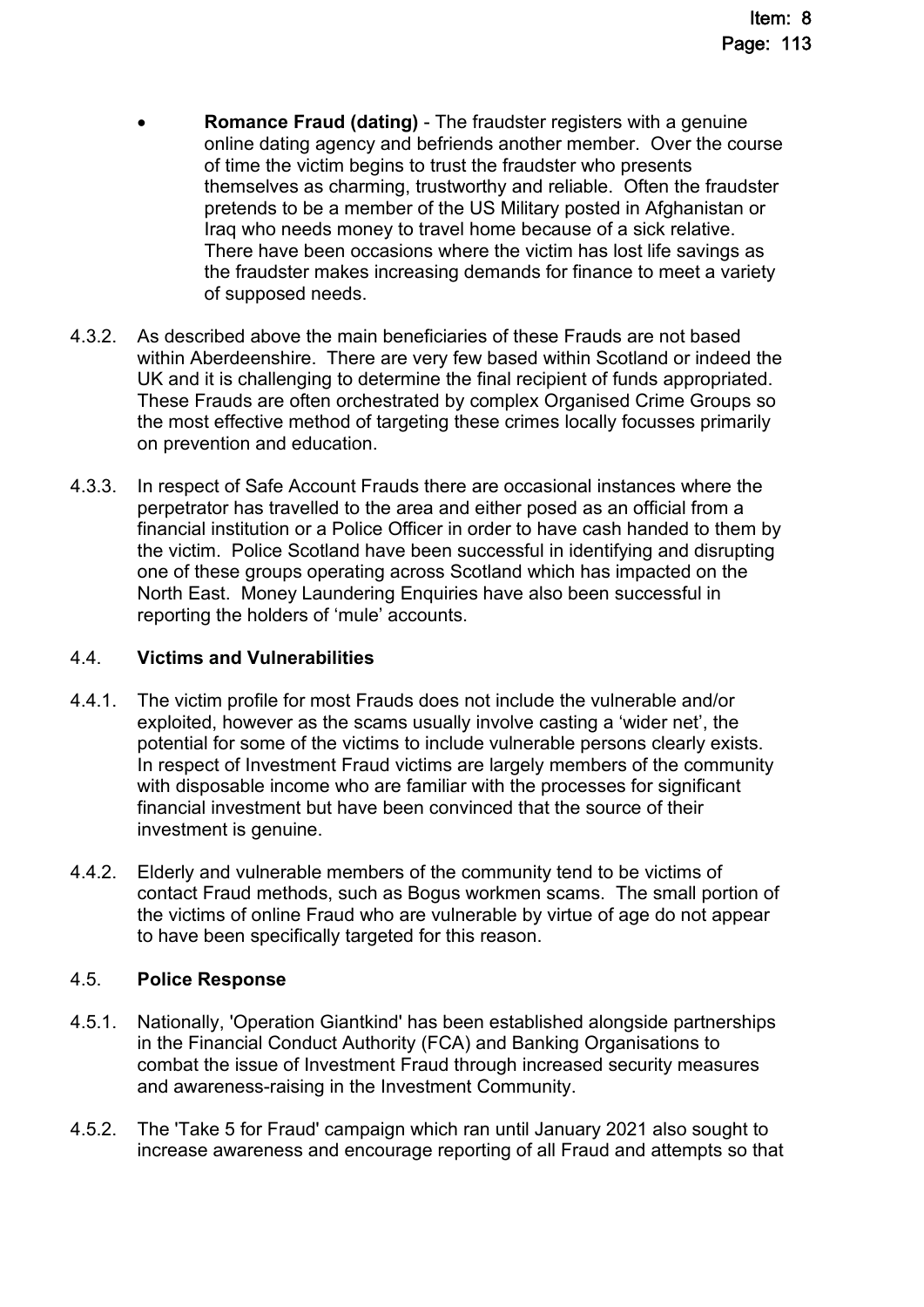an accurate understanding of the problem could be established.

- 4.5.3. Locally North East Division adopted a three-strand approach of Prevention, Governance and Investigation and a media strategy was formulated in conjunction with colleagues from our national Corporate Communications department. A high-profile, week-long series of newspaper articles in local media, highlighting a different Fraud type each day, with input from some of the victims, was particularly well received. A short life working group ensured that tasks were allocated via the Adult Protection Co-ordinator to share with partners and the Financial Harm Sub Group to raise awareness for the vulnerable and elderly in relation to the continuing variations and innovations of this crime type.
- 4.5.4. In respect of governance and investigation there is a strong focus on management and use of specialist skills to ensure all investigative opportunities are identified. Analytical review will continue to inform and direct appropriate resources moving forward.
- 4.5.5. However, it is clear that prevention and awareness raising remains the priority to reduce the number of Frauds. Media awareness and partnership strategies are to continue in this regard.

#### 4.6. **Partnership Response**

- 4.6.1. Where a person is at risk of Fraud and is unable to protect themselves due to a disability, mental or physical infirmity they would be assessed and supported under the Adult Support and Protection (Scotland) Act 2007. This Act provides measures to address abuse and harm amongst vulnerable adults within our communities.
- 4.6.2. The Act gives duties to Councils for the purpose of protecting adults at risk from harm. In particular, the Council has a duty to make inquiries where it is believed that intervention may be required to protect an adult at risk.
- 4.6.3. Other organisations also have duties under the 2007 Act including duties of cooperation and of sharing relevant information.
- 4.6.4. The [Aberdeenshire Adult Protection Committee](https://www.aberdeenshire.gov.uk/social-care-and-health/community-care/community-care-policies-and-strategies/aberdeenshire-adult-protection-committee/) (APC) is a strategic partnership responsible for the development, publication, dissemination, implementation and evaluation of adult protection policy and practice across the public, private and third sector organisations. The Committee is part of a larger framework of Public Protection arrangements in Aberdeenshire and reports to the Aberdeenshire Executive Group for Public Protection.
- 4.6.5. Grampian Financial Harm Subgroup is a permanent subgroup and meets on a quarterly basis. Its purpose is to raise awareness of financial harm in its different forms; undertaking initiatives to reduce financial harm and raising awareness of support for people who are at risk of financial harm in both the public and professional spheres in the North East of Scotland. The group keeps abreast of any new local or national financial harm initiatives and will do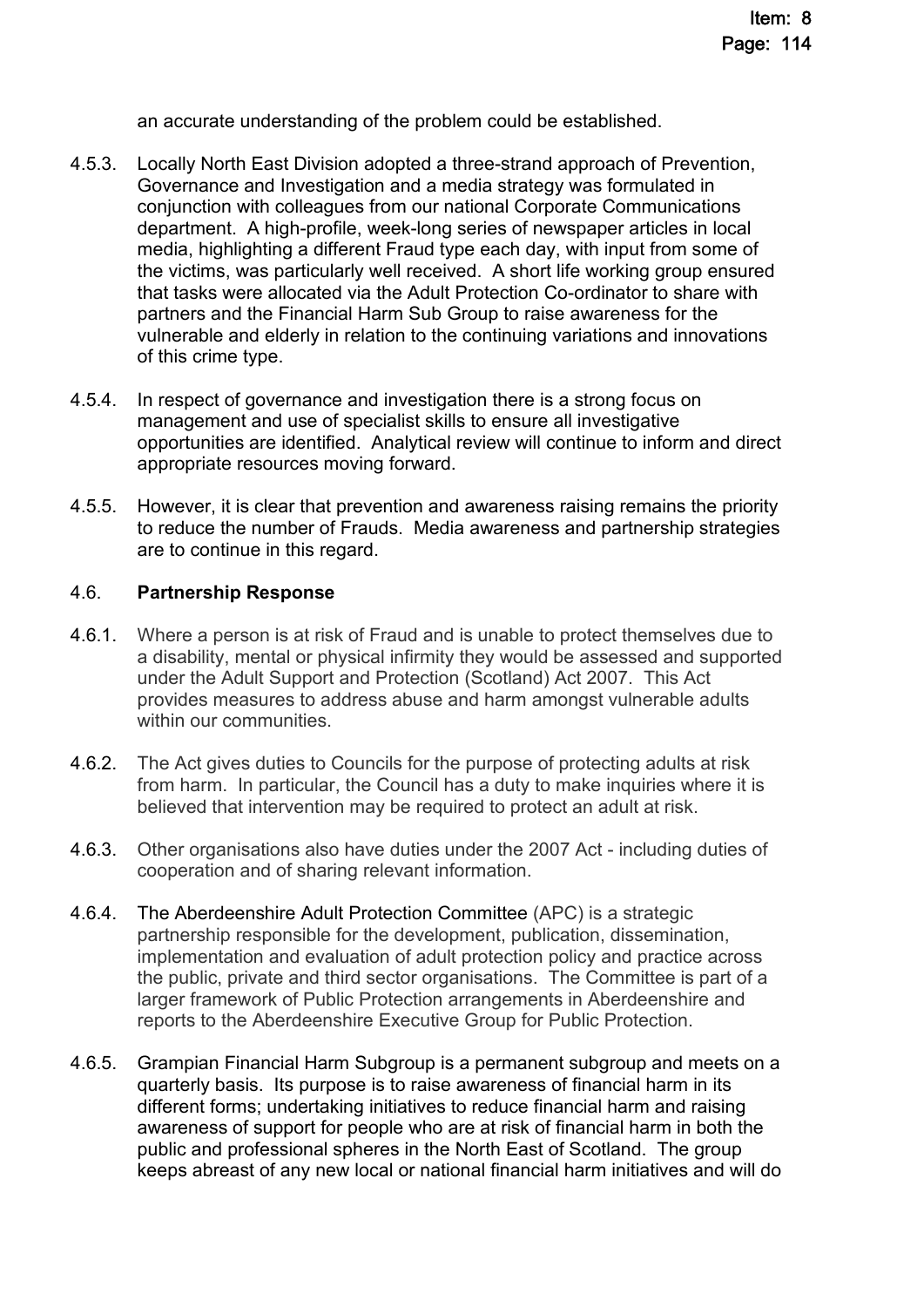any work required to assist with their inclusion in local practices.

- 4.6.6. This group and the APC are currently developing a Communication Strategy and increased engagement with financial institutions and banks in respect of the Banking Protocol and prevention/protection matters. A webinar is being planned for later in the year as a platform for all contributing agencies to review the current situation and future challenges.
- 4.6.7. Trading Standards publish a weekly newsletter which again aims to raise awareness of local fraud types and trends. It provides guidance and contact number details for contact and support organisations. The most recent publication included information on a cryptocurrency scam and information on how to combat this through awareness of the FCA. Trading standards can also participate in Interagency Referral Discussions when a vulnerability is identified.
- 4.6.8. Trading standards have links to the FCA through Scamsmart campaigns, and are committed to awareness-raising and intervention through Friends Against Scams and other methods, such as Call Blocker mechanisms and Cyberreliance awareness.

# **5. Council Priorities, Implications and Risk**

- 5.1. N/A
- 5.2. This report helps deliver on LOIP Priority 3 Connected and Cohesive Communities.
- 5.3. The table below shows whether risks and implications apply if the recommendation(s) is(are) agreed.